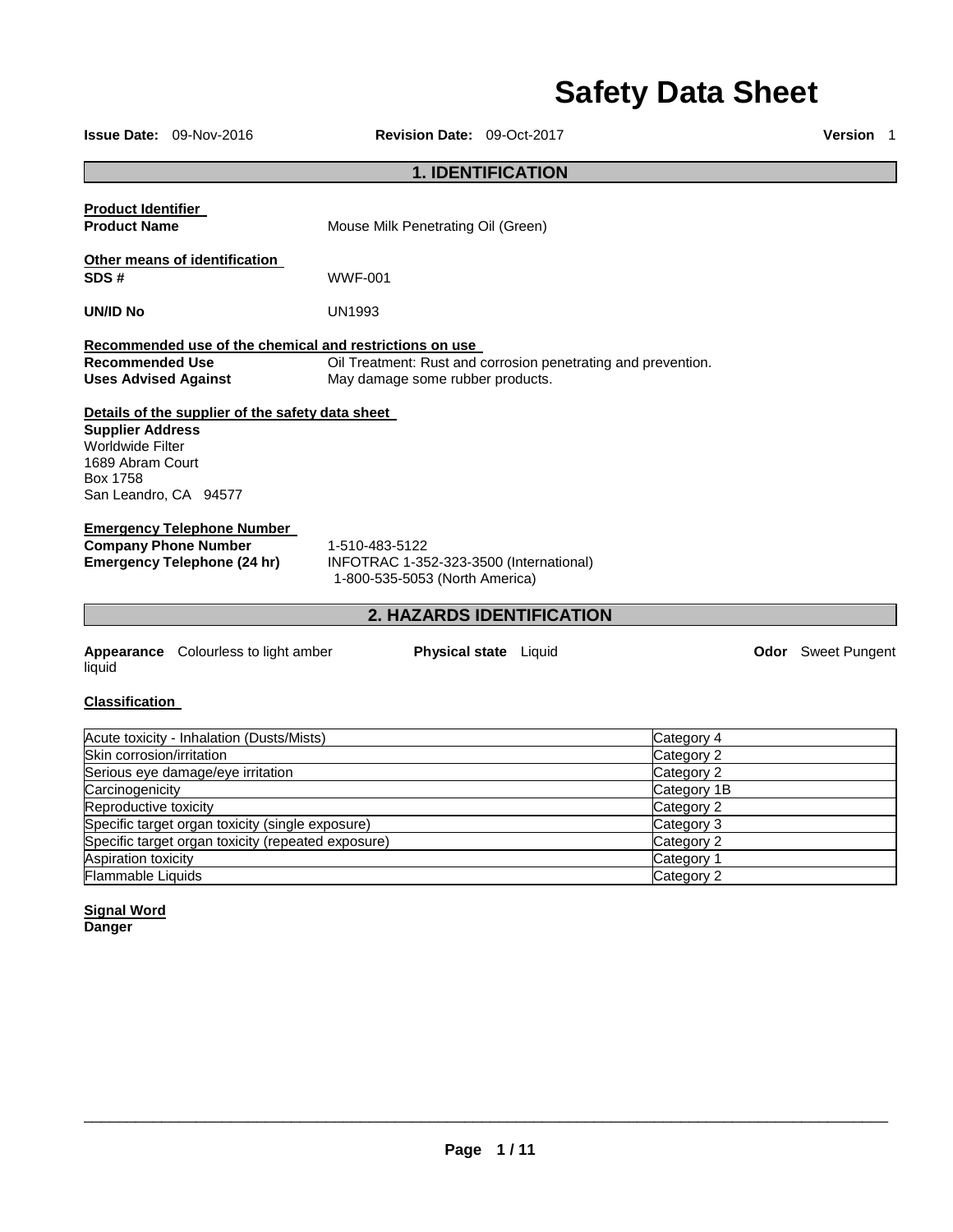#### **Hazard statements**

Harmful if inhaled Causes skin irritation Causes serious eye irritation May cause cancer Suspected of damaging fertility or the unborn child May cause drowsiness or dizziness May cause damage to organs through prolonged or repeated exposure May be fatal if swallowed and enters airways Highly flammable liquid and vapor



### **Precautionary Statements - Prevention**

Obtain special instructions before use Do not handle until all safety precautions have been read and understood Wear protective gloves/protective clothing/eye protection/face protection Use only outdoors or in a well-ventilated area Wash face, hands and any exposed skin thoroughly after handling Do not breathe dust/fume/gas/mist/vapors/spray Keep away from heat/sparks/open flames/hot surfaces. — No smoking Keep container tightly closed Ground/bond container and receiving equipment Use explosion-proof equipment Use only non-sparking tools Take precautionary measures against static discharge Keep cool

#### **Precautionary Statements - Response**

If exposed or concerned: Get medical advice/attention IF IN EYES: Rinse cautiously with water for several minutes. Remove contact lenses, if present and easy to do. Continue rinsing If eye irritation persists: Get medical advice/attention IF ON SKIN (or hair): Take off immediately all contaminated clothing. Rinse skin with water/ shower Wash contaminated clothing before reuse If skin irritation occurs: Get medical advice/attention IF INHALED: Remove person to fresh air and keep comfortable for breathing Call a poison center or doctor/physician if you feel unwell IF SWALLOWED: Immediately call a POISON CENTER or doctor Do NOT induce vomiting In case of fire: Use CO2, dry chemical, or foam to extinguish

\_\_\_\_\_\_\_\_\_\_\_\_\_\_\_\_\_\_\_\_\_\_\_\_\_\_\_\_\_\_\_\_\_\_\_\_\_\_\_\_\_\_\_\_\_\_\_\_\_\_\_\_\_\_\_\_\_\_\_\_\_\_\_\_\_\_\_\_\_\_\_\_\_\_\_\_\_\_\_\_\_\_\_\_\_\_\_\_\_\_\_\_\_

#### **Precautionary Statements - Storage**

Store locked up Store in a well-ventilated place. Keep container tightly closed

#### **Precautionary Statements - Disposal**

Dispose of contents/container to an approved waste disposal plant

#### **Other hazards**

Harmful to aquatic life with long lasting effects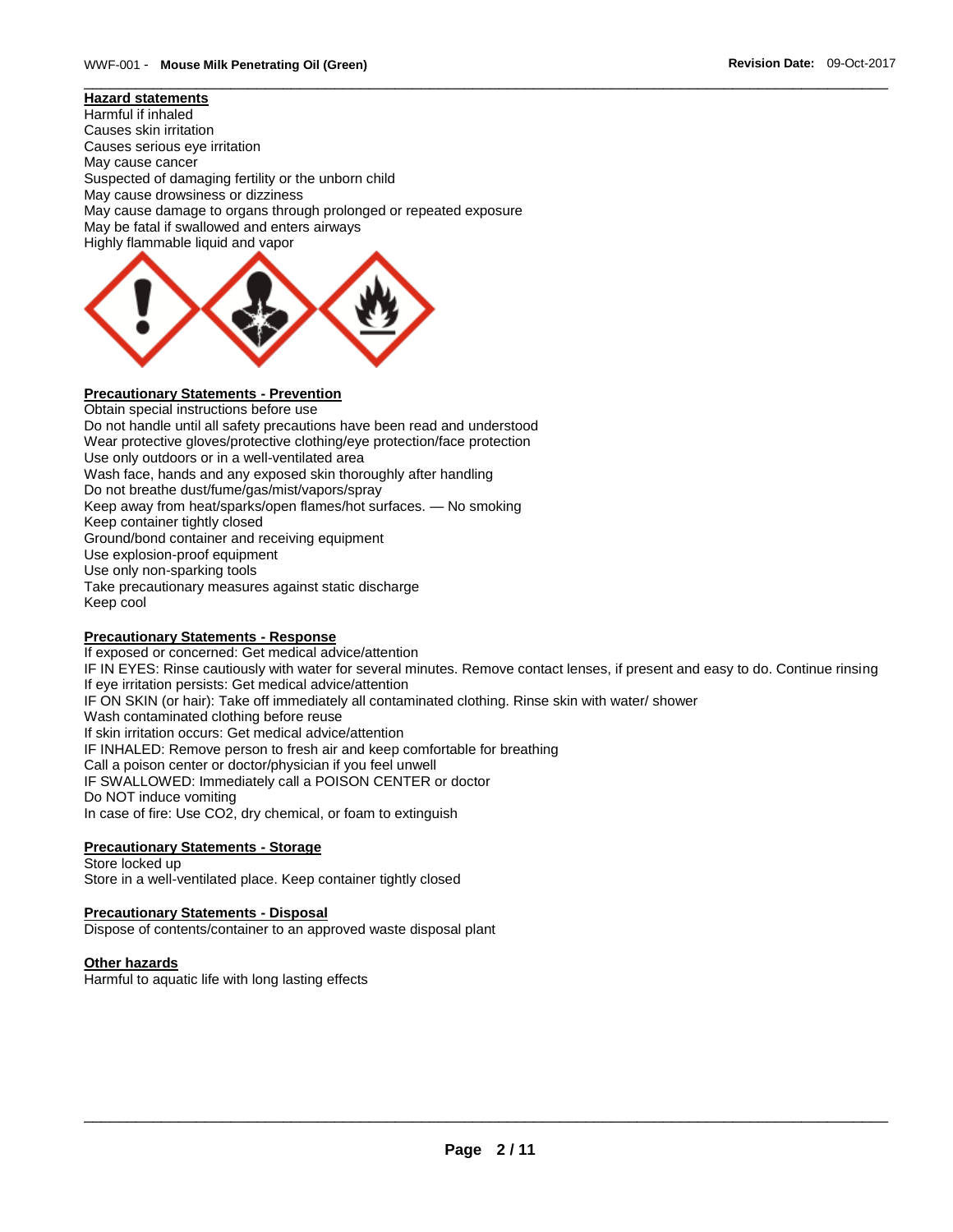#### \_\_\_\_\_\_\_\_\_\_\_\_\_\_\_\_\_\_\_\_\_\_\_\_\_\_\_\_\_\_\_\_\_\_\_\_\_\_\_\_\_\_\_\_\_\_\_\_\_\_\_\_\_\_\_\_\_\_\_\_\_\_\_\_\_\_\_\_\_\_\_\_\_\_\_\_\_\_\_\_\_\_\_\_\_\_\_\_\_\_\_\_\_ **3. COMPOSITION/INFORMATION ON INGREDIENTS**

| <b>Chemical Name</b>                                 | CAS No.    | Weight-% |
|------------------------------------------------------|------------|----------|
| Petroleum distillates, hydrotreated light naphthenic | 64742-53-6 |          |
| Toluene                                              | 108-88-3   | 39       |
| Isopropyl Alcohol                                    | 67-63-0    |          |
| Methylisobutyl ketone                                | 108-10-1   |          |

\*\*If Chemical Name/CAS No is "proprietary" and/or Weight-% is listed as a range, the specific chemical identity and/or percentage of composition has been withheld as a trade secret. \*\*

### **4. FIRST AID MEASURES**

#### **First Aid Measures**

| <b>Eye Contact</b>  | IF IN EYES: Rinse cautiously with water for several minutes. Remove contact lenses, if<br>present and easy to do. Continue rinsing. If eye irritation persists: Get medical<br>advice/attention. |
|---------------------|--------------------------------------------------------------------------------------------------------------------------------------------------------------------------------------------------|
| <b>Skin Contact</b> | IF ON SKIN (or hair): Remove/Take off immediately all contaminated clothing. Wash skin<br>with soap and water. If skin irritation occurs: Get medical advice/attention.                          |
| <b>Inhalation</b>   | Remove victim to fresh air and keep at rest in a position comfortable for breathing. Call a<br>poison center or doctor/physician if you feel unwell.                                             |
| Ingestion           | IF SWALLOWED: call a poison control center or physician immediately. Do NOT induce<br>vomiting. Give large amounts of water to drink.                                                            |

#### **Most important symptoms and effects**

**Symptoms** Causes serious eye irritation. Causes skin irritation. Can be harmful if ingested. May be fatal if swallowed and enters airways. May cause drowsiness or dizziness. May cause damage to organs through prolonged or repeated exposure.

#### **Indication of any immediate medical attention and special treatment needed**

| <b>Notes to Physician</b> | Treat symptomatically. |
|---------------------------|------------------------|
|                           |                        |

### **5. FIRE-FIGHTING MEASURES**

#### **Suitable Extinguishing Media**

Carbon dioxide (CO2). Dry chemical. Alcohol resistant foam.

**Unsuitable Extinguishing Media** DO NOT USE WATER.

#### **Specific Hazards Arising from the Chemical**

Highly flammable liquid and vapor. Vapors may be heavier than air and may travel along the ground to a distant ignition source and flash back. Container may rupture on heating. See Section 10 for additional information. Take precautionary measures against static discharge.

**Hazardous Combustion Products** None known.

#### **Protective equipment and precautions for firefighters**

As in any fire, wear self-contained breathing apparatus pressure-demand, MSHA/NIOSH (approved or equivalent) and full protective gear.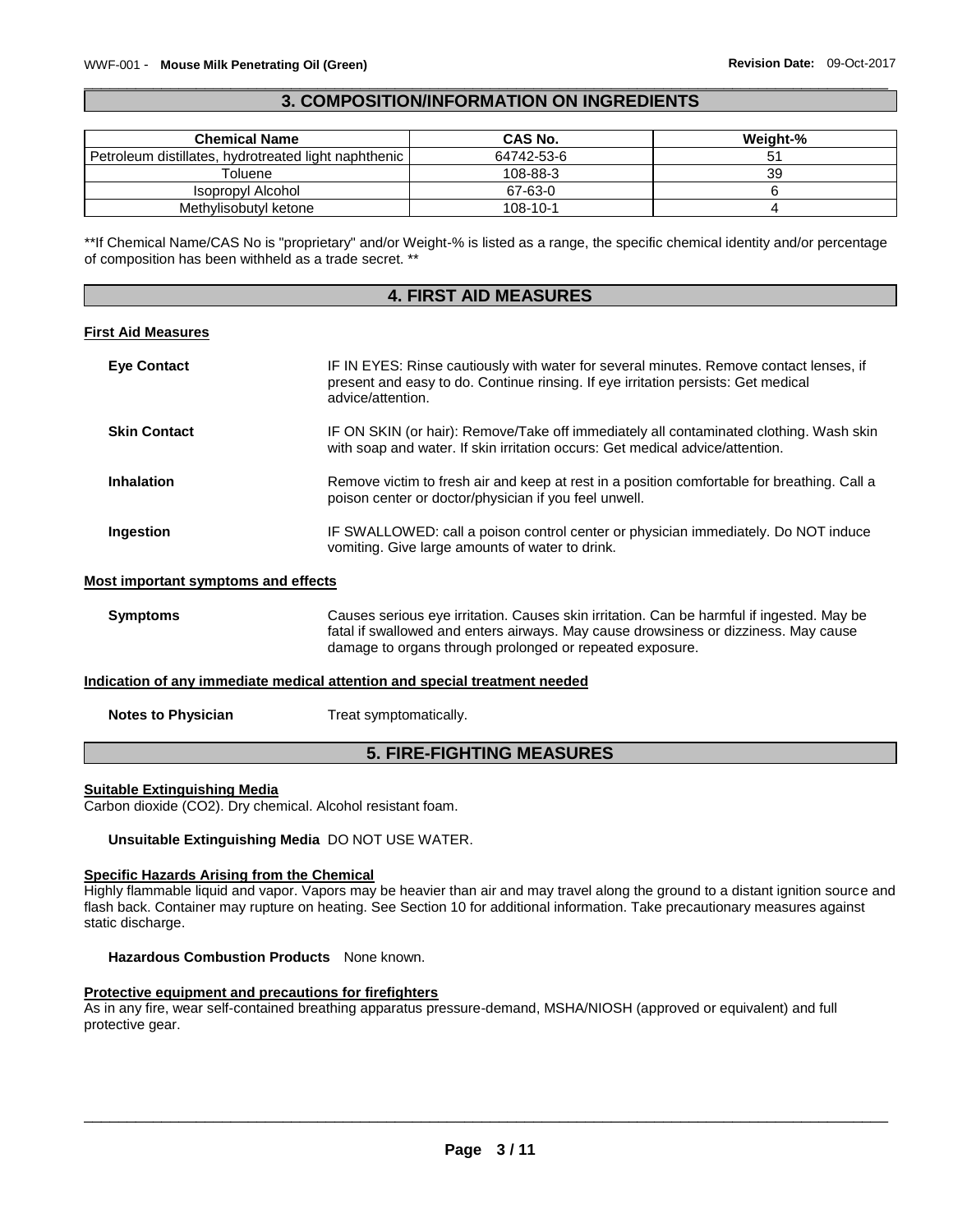#### \_\_\_\_\_\_\_\_\_\_\_\_\_\_\_\_\_\_\_\_\_\_\_\_\_\_\_\_\_\_\_\_\_\_\_\_\_\_\_\_\_\_\_\_\_\_\_\_\_\_\_\_\_\_\_\_\_\_\_\_\_\_\_\_\_\_\_\_\_\_\_\_\_\_\_\_\_\_\_\_\_\_\_\_\_\_\_\_\_\_\_\_\_ **6. ACCIDENTAL RELEASE MEASURES**

#### **Personal precautions, protective equipment and emergency procedures**

| <b>Personal Precautions</b>                          | Use personal protective equipment as required. Keep unprotected persons away.                                                                                                                             |
|------------------------------------------------------|-----------------------------------------------------------------------------------------------------------------------------------------------------------------------------------------------------------|
| <b>For Emergency Responders</b>                      | Use personal protection recommended in Section 8. Follow all firefighting procedures in<br>Section 5.                                                                                                     |
| <b>Environmental precautions</b>                     |                                                                                                                                                                                                           |
| <b>Environmental precautions</b>                     | Prevent from entering into soil, ditches, sewers, waterways and/or groundwater. See<br>Section 12, Ecological Information.                                                                                |
| Methods and material for containment and cleaning up |                                                                                                                                                                                                           |
| <b>Methods for Containment</b>                       | Prevent further leakage or spillage if safe to do so.                                                                                                                                                     |
| <b>Methods for Clean-Up</b>                          | Place in appropriate containers for disposal. Absorb with liquid-binding material (sand,<br>diatomite, acid binders, universal binders, sawdust). Do not flush with water or aqueous<br>cleansing agents. |
| <b>Prevention of Secondary</b><br><b>Hazards</b>     | Clean contaminated objects and areas thoroughly observing environmental regulations.                                                                                                                      |
|                                                      | <b>7. HANDLING AND STORAGE</b>                                                                                                                                                                            |

#### **Precautions for safe handling**

**Advice on Safe Handling** Obtain special instructions before use. Do not handle until all safety precautions have been read and understood. Wear protective gloves/protective clothing and eye/face protection. Use only outdoors or in a well-ventilated area. Do not breathe dust/fume/gas/mist/vapors/spray. Keep away from heat, hot surfaces, sparks, open flames and other ignition sources. No smoking. Keep container tightly closed. Ground and bond container and receiving equipment. Use explosion-proof electrical/ ventilating / lighting / equipment. Use non-sparking tools. Take precautionary measures against static discharges.

### **Conditions for safe storage, including any incompatibilities**

| <b>Storage Conditions</b>     | Keep containers tightly closed in a cool, well-ventilated place. Store locked up. Keep away<br>from open flames, hot surfaces and sources of ignition. |
|-------------------------------|--------------------------------------------------------------------------------------------------------------------------------------------------------|
| <b>Incompatible Materials</b> | None known based on information supplied.                                                                                                              |

### **8. EXPOSURE CONTROLS/PERSONAL PROTECTION**

#### **Exposure Guidelines**

| <b>Chemical Name</b> | <b>ACGIH TLV</b> | <b>OSHA PEL</b>                                                                                                                                                      | <b>NIOSH IDLH</b>                                                                                 |
|----------------------|------------------|----------------------------------------------------------------------------------------------------------------------------------------------------------------------|---------------------------------------------------------------------------------------------------|
| Toluene<br>108-88-3  | TWA: 20 ppm      | TWA: 200 ppm<br>(vacated) TWA: 100 ppm<br>(vacated) TWA: $375 \text{ mg/m}^3$<br>(vacated) STEL: 150 ppm<br>(vacated) STEL: $560 \text{ mg/m}^3$<br>Ceiling: 300 ppm | IDLH: 500 ppm<br>TWA: 100 ppm<br>TWA: $375 \text{ mg/m}^3$<br>STEL: 150 ppm<br>STEL: 560 mg/m $3$ |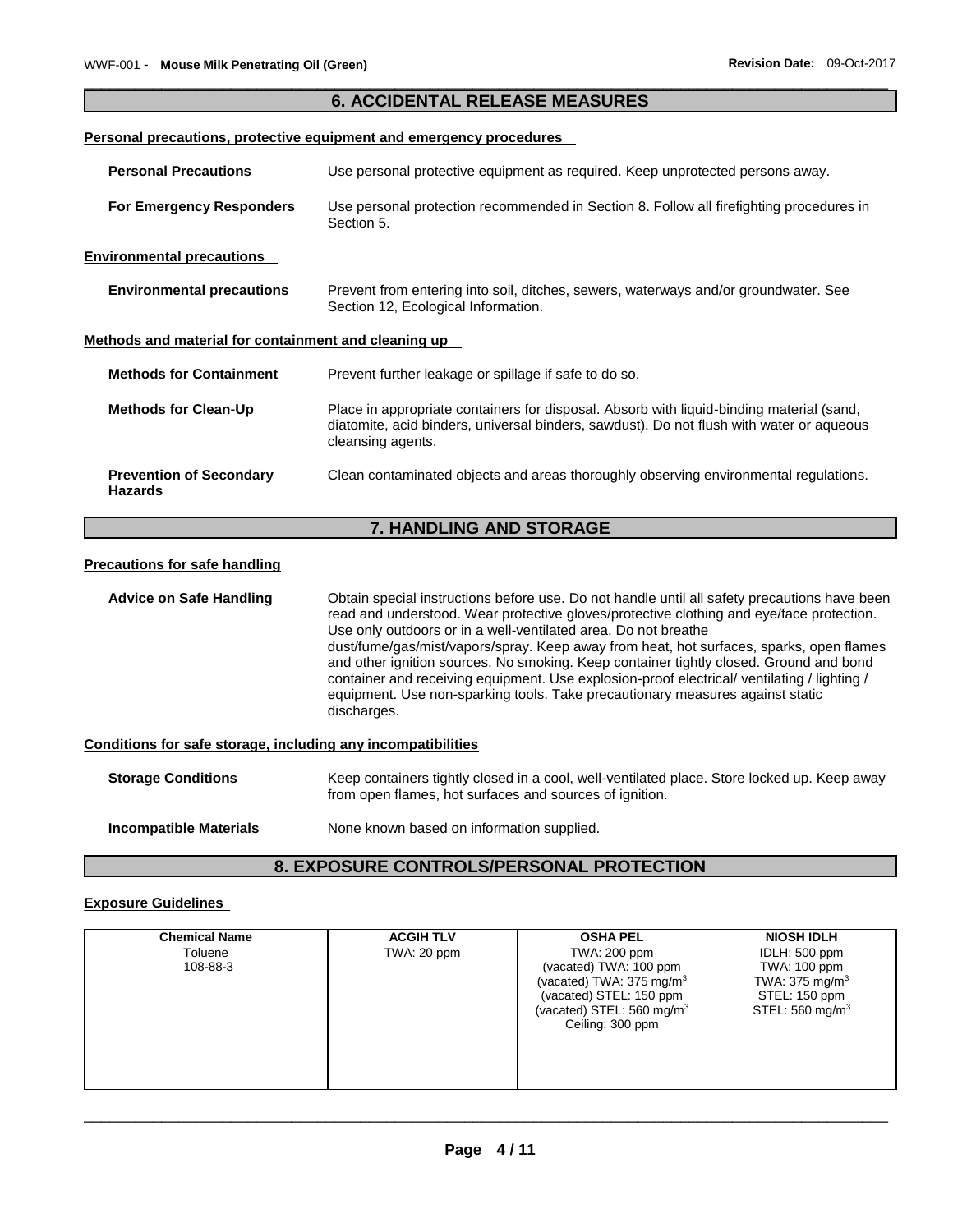#### WWF-001 - **Mouse Milk Penetrating Oil (Green) Revision Date: 09-Oct-2017 Revision Date: 09-Oct-2017**

| <b>Chemical Name</b>     | <b>ACGIH TLV</b>    | <b>OSHA PEL</b>                          | <b>NIOSH IDLH</b>            |
|--------------------------|---------------------|------------------------------------------|------------------------------|
| <b>Isopropyl Alcohol</b> | STEL: 400 ppm       | TWA: 400 ppm                             | <b>IDLH: 2000 ppm</b>        |
| 67-63-0                  | <b>TWA: 200 ppm</b> | TWA: $980 \text{ mg/m}^3$                | TWA: 400 ppm                 |
|                          |                     | (vacated) TWA: 400 ppm                   | TWA: $980 \text{ mg/m}^3$    |
|                          |                     | (vacated) TWA: 980 mg/m $3$              | STEL: 500 ppm                |
|                          |                     | (vacated) STEL: 500 ppm                  | STEL: 1225 mg/m <sup>3</sup> |
|                          |                     | (vacated) STEL: $1225$ mg/m <sup>3</sup> |                              |
| Methylisobutyl ketone    | STEL: 75 ppm        | TWA: 100 ppm                             | IDLH: 500 ppm                |
| 108-10-1                 | TWA: 20 ppm         | TWA: $410 \text{ mg/m}^3$                | TWA: 50 ppm                  |
|                          |                     | (vacated) TWA: 50 ppm                    | TWA: 205 mg/m <sup>3</sup>   |
|                          |                     | (vacated) TWA: 205 mg/m $3$              | STEL: 75 ppm                 |
|                          |                     | (vacated) STEL: 75 ppm                   | STEL: 300 mg/m <sup>3</sup>  |
|                          |                     | (vacated) STEL: 300 mg/m $3$             |                              |

#### **Appropriate engineering controls**

| <b>Engineering Controls</b> | Apply technical measures to comply with the occupational exposure limits. Showers. |
|-----------------------------|------------------------------------------------------------------------------------|
|                             | Eyewash stations.                                                                  |

#### **Individual protection measures, such as personal protective equipment**

| <b>Eye/Face Protection</b>      | Tightly sealed goggles.                                            |
|---------------------------------|--------------------------------------------------------------------|
| <b>Skin and Body Protection</b> | Refer to 29 CFR 1910.138 for appropriate skin and body protection. |
| <b>Respiratory Protection</b>   | Refer to 29 CFR 1910.134 for respiratory protection requirements.  |

**General Hygiene Considerations** Handle in accordance with good industrial hygiene and safety practice.

## **9. PHYSICAL AND CHEMICAL PROPERTIES**

#### **Information on basic physical and chemical properties**

| <b>Physical state</b><br>Appearance<br>Color                                                                                                                                                  | Liquid<br>Colourless to light amber liquid<br>Colourless to light amber                                                               | Odor<br><b>Odor Threshold</b> | Sweet Pungent<br>Not determined |
|-----------------------------------------------------------------------------------------------------------------------------------------------------------------------------------------------|---------------------------------------------------------------------------------------------------------------------------------------|-------------------------------|---------------------------------|
| <b>Property</b><br>рH<br><b>Melting Point/Freezing Point</b><br><b>Boiling Point/Boiling Range</b><br><b>Flash Point</b>                                                                      | <b>Values</b><br>Not determined<br>Not determined<br>111 °C / 232 °F<br>4 °C / 39 °F                                                  | Remarks • Method              |                                 |
| <b>Evaporation Rate</b><br><b>Flammability (Solid, Gas)</b><br><b>Flammability Limits in Air</b><br><b>Upper Flammability Limits</b>                                                          | $1.9$ g/cm $3$<br>Liquid- Not Applicable<br>Not determined                                                                            | $(n-BuAc=1)$                  |                                 |
| <b>Lower Flammability Limit</b><br><b>Vapor Pressure</b><br><b>Vapor Density</b><br><b>Relative Density</b>                                                                                   | Not determined<br>29 hPa<br>Not determined<br>Not determined                                                                          | @ 20°C (68°F)                 |                                 |
| <b>Water Solubility</b><br>Solubility in other solvents<br><b>Partition Coefficient</b><br><b>Auto-ignition Temperature</b><br><b>Decomposition Temperature</b><br><b>Kinematic Viscosity</b> | Not miscible Difficult to mix<br>Not determined<br>Not determined<br>Product is not self-igniting<br>Not determined<br>Not determined |                               |                                 |
| <b>Dynamic Viscosity</b><br><b>Explosive Properties</b><br><b>Oxidizing Properties</b>                                                                                                        | Not determined<br>Not determined<br>Not determined                                                                                    |                               |                                 |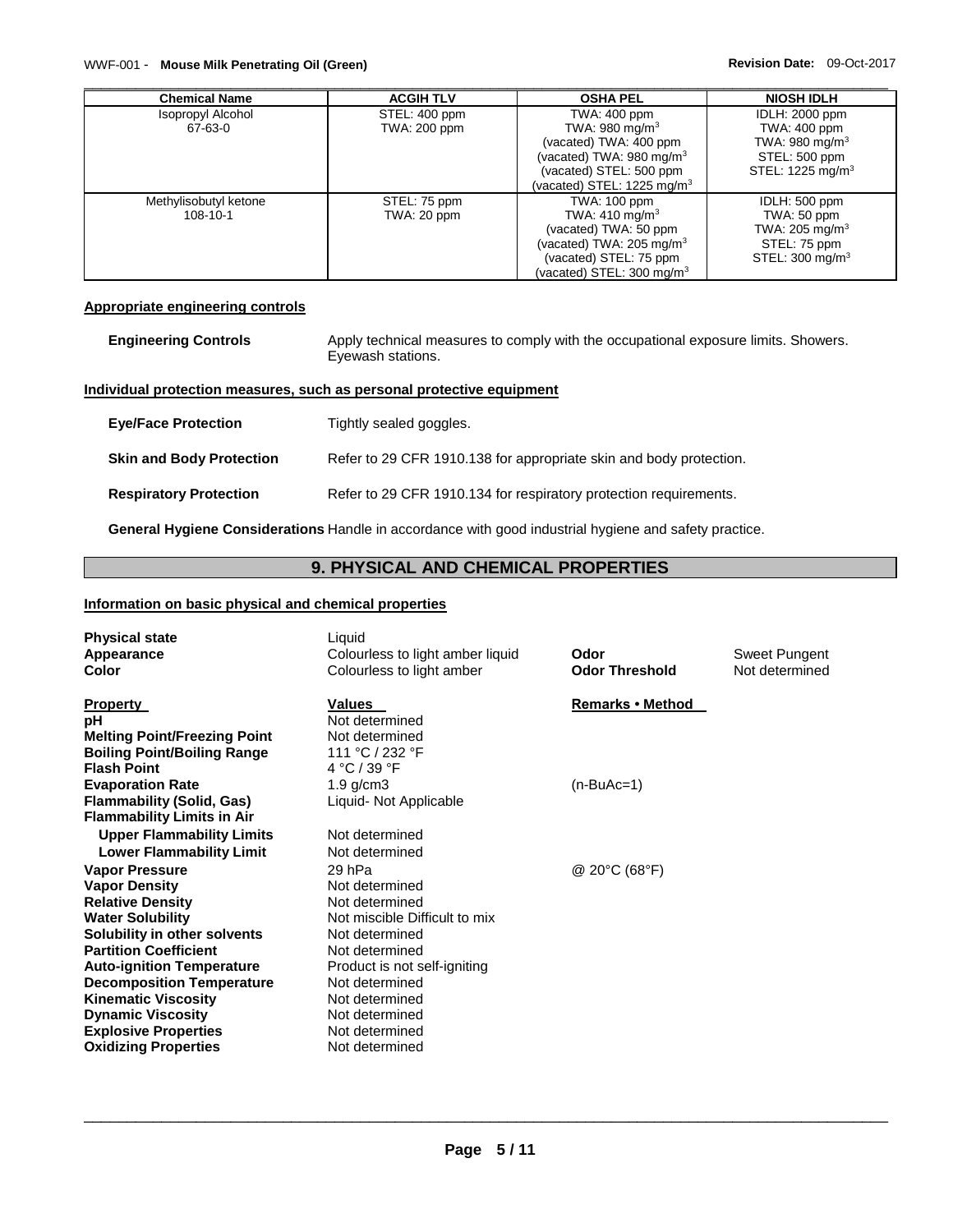#### **Other Information VOC Content (%)** 394 g/L

### **10. STABILITY AND REACTIVITY**

\_\_\_\_\_\_\_\_\_\_\_\_\_\_\_\_\_\_\_\_\_\_\_\_\_\_\_\_\_\_\_\_\_\_\_\_\_\_\_\_\_\_\_\_\_\_\_\_\_\_\_\_\_\_\_\_\_\_\_\_\_\_\_\_\_\_\_\_\_\_\_\_\_\_\_\_\_\_\_\_\_\_\_\_\_\_\_\_\_\_\_\_\_

#### **Reactivity**

Not reactive under normal conditions.

### **Chemical Stability**

Stable under recommended storage conditions.

#### **Possibility of Hazardous Reactions**

None under normal processing.

#### **Conditions to Avoid**

Keep out of reach of children. Take precautionary measures against static discharges. See Sec. 7 Handling & Storage.

#### **Incompatible Materials**

None known based on information supplied.

#### **Hazardous Decomposition Products**

None known based on information supplied.

### **11. TOXICOLOGICAL INFORMATION**

#### **Information on likely routes of exposure**

| <b>Product Information</b> |                                |
|----------------------------|--------------------------------|
| <b>Eye Contact</b>         | Causes serious eye irritation. |
| <b>Skin Contact</b>        | Causes skin irritation.        |
| <b>Inhalation</b>          | Harmful if inhaled.            |
| Ingestion                  | Do not ingest.                 |

#### **Component Information**

| <b>Chemical Name</b>                | Oral LD50            | <b>Dermal LD50</b>       | <b>Inhalation LC50</b>                |
|-------------------------------------|----------------------|--------------------------|---------------------------------------|
| Petroleum distillates, hydrotreated | > 5000 mg/kg (Rat)   | $>$ 2000 mg/kg (Rabbit)  | $= 2180$ mg/m <sup>3</sup> (Rat) 4 h  |
| light naphthenic                    |                      |                          |                                       |
| 64742-53-6                          |                      |                          |                                       |
| Toluene                             | $= 2600$ mg/kg (Rat) | $= 12000$ mg/kg (Rabbit) | $= 12.5$ mg/L (Rat) 4 h               |
| 108-88-3                            |                      |                          |                                       |
| Isopropyl Alcohol                   | $= 1870$ mg/kg (Rat) | $= 4059$ mg/kg (Rabbit)  | $= 72600$ mg/m <sup>3</sup> (Rat) 4 h |
| 67-63-0                             |                      |                          |                                       |
| Methylisobutyl ketone               | $= 2080$ mg/kg (Rat) | $=$ 3000 mg/kg (Rabbit)  | $= 8.2$ mg/L (Rat) 4 h                |
| 108-10-1                            |                      |                          |                                       |

#### **Information on physical, chemical and toxicological effects**

**Symptoms** Please see section 4 of this SDS for symptoms.

#### **Delayed and immediate effects as well as chronic effects from short and long-term exposure**

| <b>Skin corrosion/irritation</b>     | Causes skin irritation.        |
|--------------------------------------|--------------------------------|
| Serious eye damage/eye<br>irritation | Causes serious eye irritation. |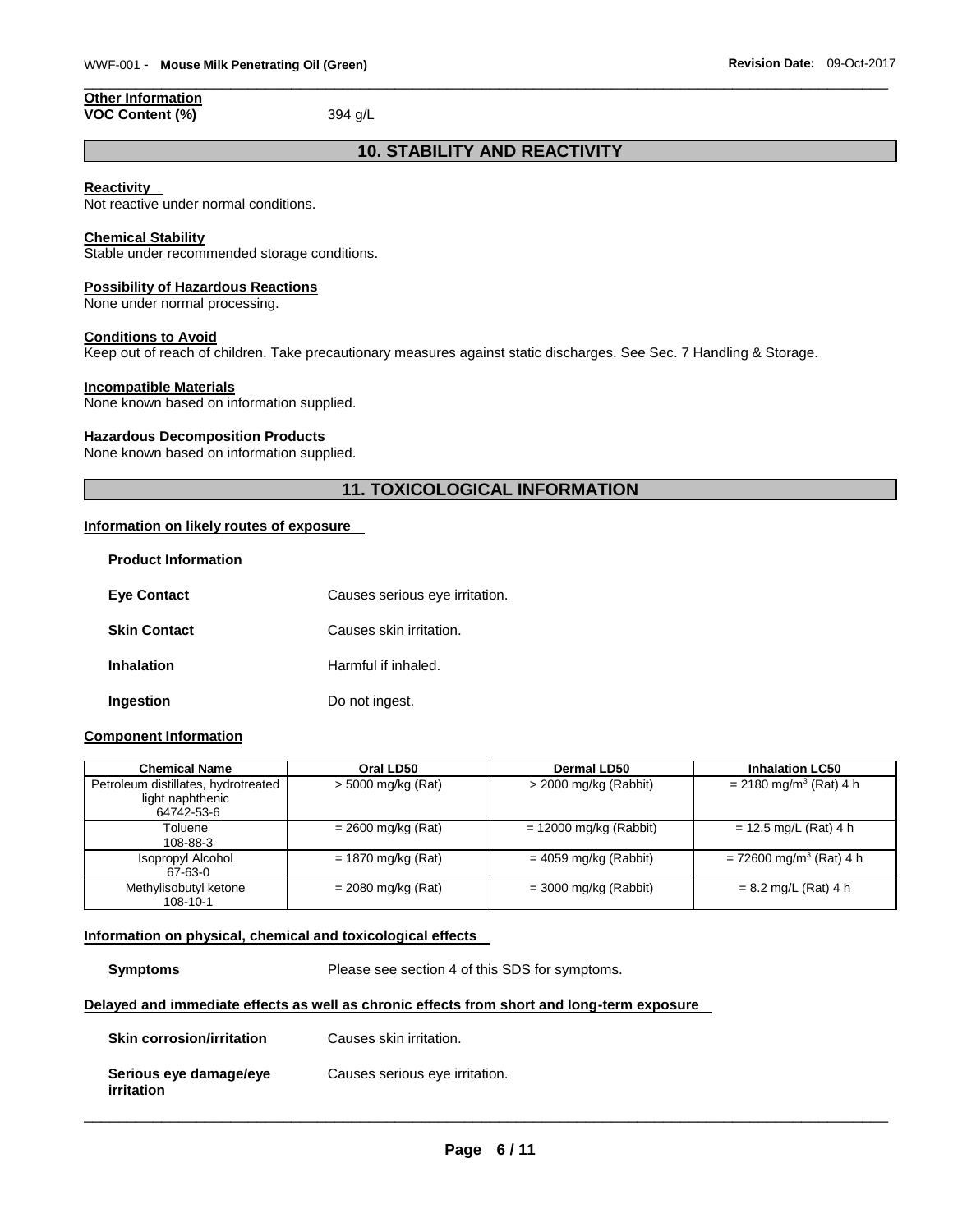\_\_\_\_\_\_\_\_\_\_\_\_\_\_\_\_\_\_\_\_\_\_\_\_\_\_\_\_\_\_\_\_\_\_\_\_\_\_\_\_\_\_\_\_\_\_\_\_\_\_\_\_\_\_\_\_\_\_\_\_\_\_\_\_\_\_\_\_\_\_\_\_\_\_\_\_\_\_\_\_\_\_\_\_\_\_\_\_\_\_\_\_\_ **Carcinogenicity May cause cancer.** 

| <b>Chemical Name</b>          | <b>ACGIH</b>   | <b>IARC</b> | <b>NTP</b> | <b>OSHA</b> |
|-------------------------------|----------------|-------------|------------|-------------|
| Petroleum distillates,        | A <sub>2</sub> | Group 1     | Known      |             |
| hydrotreated light naphthenic |                |             |            |             |
| 64742-53-6                    |                |             |            |             |
| Toluene                       |                | Group 3     |            |             |
| 108-88-3                      |                |             |            |             |
| Isopropyl Alcohol             |                | Group 3     |            |             |
| 67-63-0                       |                |             |            |             |
| Methylisobutyl ketone         | A <sub>3</sub> | Group 2B    |            |             |
| 108-10-1                      |                |             |            |             |

#### **Legend**

| <b>ACGIH (American Conference of Governmental Industrial Hygienists)</b><br>A2 - Suspected Human Carcinogen<br>A3 - Animal Carcinogen<br><b>IARC (International Agency for Research on Cancer)</b><br>Group 1 - Carcinogenic to Humans<br>Group 2B - Possibly Carcinogenic to Humans<br>Group 3 - Not Classifiable as to Carcinogenicity in Humans |                                                                                    |  |
|----------------------------------------------------------------------------------------------------------------------------------------------------------------------------------------------------------------------------------------------------------------------------------------------------------------------------------------------------|------------------------------------------------------------------------------------|--|
| <b>NTP (National Toxicology Program)</b><br>Known - Known Carcinogen<br>X - Present                                                                                                                                                                                                                                                                | OSHA (Occupational Safety and Health Administration of the US Department of Labor) |  |
| <b>Reproductive toxicity</b>                                                                                                                                                                                                                                                                                                                       | Suspected of damaging fertility or the unborn child.                               |  |
| <b>STOT - single exposure</b>                                                                                                                                                                                                                                                                                                                      | May cause drowsiness or dizziness.                                                 |  |
| <b>STOT - repeated exposure</b>                                                                                                                                                                                                                                                                                                                    | May cause damage to organs through prolonged or repeated exposure.                 |  |
| <b>Aspiration hazard</b><br>May be fatal if swallowed and enters airways.                                                                                                                                                                                                                                                                          |                                                                                    |  |
| mariaal maaasuraa af taviaitu                                                                                                                                                                                                                                                                                                                      |                                                                                    |  |

#### **Numerical measures of toxicity**

### **The following values are calculated based on chapter 3.1 of the GHS document.**

| ATEmix (oral)                  | 3,298.00 mg/kg |
|--------------------------------|----------------|
| <b>ATEmix (dermal)</b>         | 3,171.00 mg/kg |
| <b>ATEmix (inhalation-gas)</b> | 745.00 mg/L    |
| ATEmix (inhalation-dust/mist)  | $3.40$ mg/L    |

### **12. ECOLOGICAL INFORMATION**

### **Ecotoxicity**

Harmful to aquatic life with long lasting effects.

### **Component Information**

| <b>Chemical Name</b>                                                  | Algae/aquatic plants | Fish                                        | Crustacea                             |
|-----------------------------------------------------------------------|----------------------|---------------------------------------------|---------------------------------------|
| Petroleum distillates, hydrotreated<br>light naphthenic<br>64742-53-6 |                      | 5000: 96 h Oncorhynchus mykiss<br>mg/L LC50 | 1000: 48 h Daphnia magna mg/L<br>EC50 |
|                                                                       |                      |                                             |                                       |
|                                                                       |                      |                                             |                                       |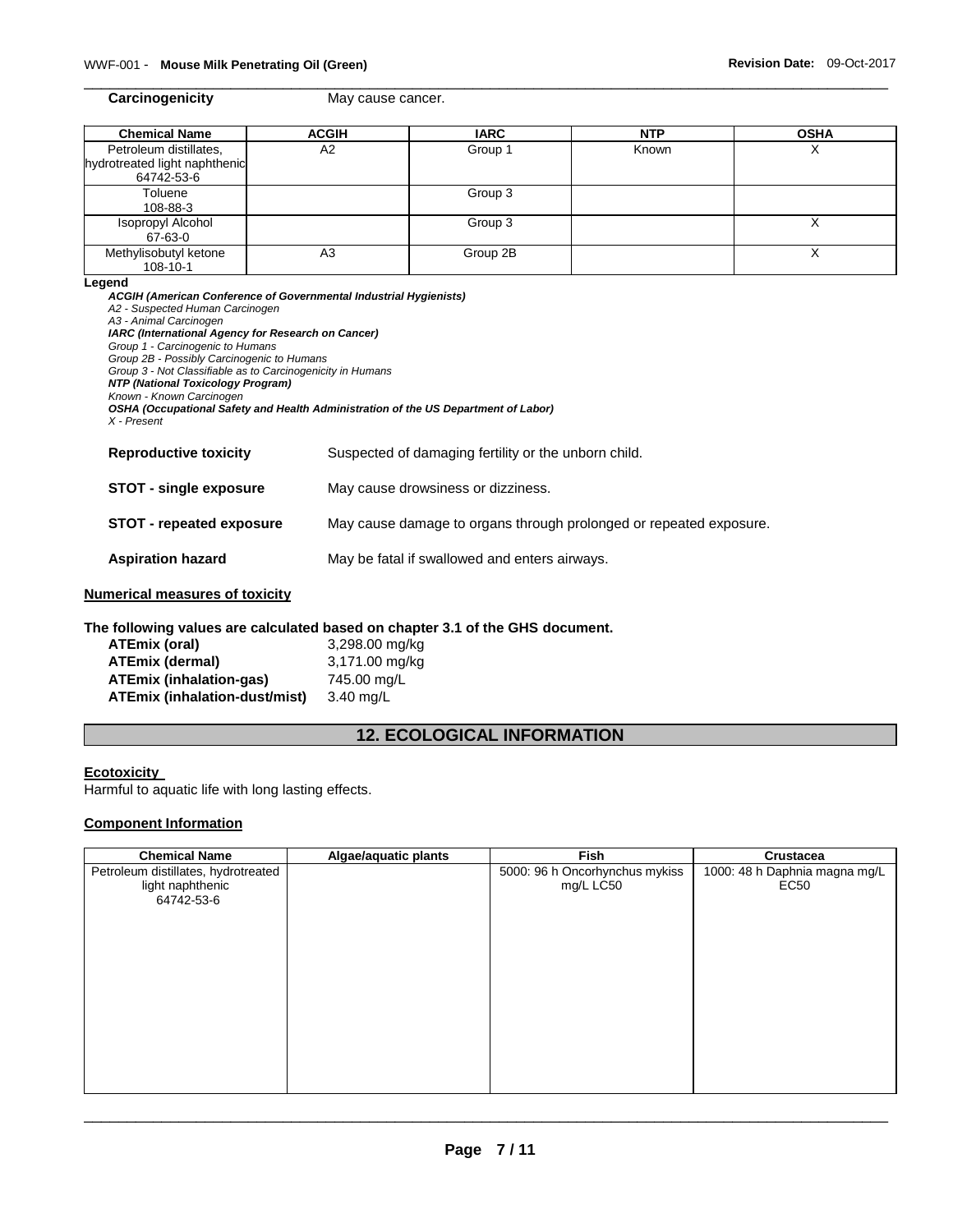| <b>Chemical Name</b>     | Algae/aquatic plants              | <b>Fish</b>                          | <b>Crustacea</b>               |
|--------------------------|-----------------------------------|--------------------------------------|--------------------------------|
| Toluene                  | 12.5: 72 h Pseudokirchneriella    | 54: 96 h Oryzias latipes mg/L LC50   | 11.5: 48 h Daphnia magna mg/L  |
| 108-88-3                 | subcapitata mg/L EC50 static 433: | static 12.6: 96 h Pimephales         | EC50 5.46 - 9.83: 48 h Daphnia |
|                          | 96 h Pseudokirchneriella          | promelas mg/L LC50 static 5.89 -     | magna mg/L EC50 Static         |
|                          | subcapitata mg/L EC50             | 7.81: 96 h Oncorhynchus mykiss       |                                |
|                          |                                   | mg/L LC50 flow-through 5.8: 96 h     |                                |
|                          |                                   | Oncorhynchus mykiss mg/L LC50        |                                |
|                          |                                   | semi-static 15.22 - 19.05: 96 h      |                                |
|                          |                                   | Pimephales promelas mg/L LC50        |                                |
|                          |                                   | flow-through 50.87 - 70.34: 96 h     |                                |
|                          |                                   | Poecilia reticulata mg/L LC50 static |                                |
|                          |                                   | 11.0 - 15.0: 96 h Lepomis            |                                |
|                          |                                   | macrochirus mg/L LC50 static 14.1 -  |                                |
|                          |                                   | 17.16: 96 h Oncorhynchus mykiss      |                                |
|                          |                                   | mg/L LC50 static 28.2: 96 h Poecilia |                                |
|                          |                                   | reticulata mg/L LC50 semi-static     |                                |
| <b>Isopropyl Alcohol</b> | 1000: 72 h Desmodesmus            | 1400000: 96 h Lepomis macrochirus    | 13299: 48 h Daphnia magna mg/L |
| 67-63-0                  | subspicatus mg/L EC50 1000: 96 h  | ug/L LC50 9640: 96 h Pimephales      | EC50                           |
|                          | Desmodesmus subspicatus mg/L      | promelas mg/L LC50 flow-through      |                                |
|                          | EC50                              | 11130: 96 h Pimephales promelas      |                                |
|                          |                                   | mg/L LC50 static                     |                                |
| Methylisobutyl ketone    | 400: 96 h Pseudokirchneriella     | 496 - 514: 96 h Pimephales           | 170: 48 h Daphnia magna mg/L   |
| 108-10-1                 | subcapitata mg/L EC50             | promelas mg/L LC50 flow-through      | EC50                           |

#### **Persistence/Degradability**

Not determined.

#### **Bioaccumulation**

Not determined.

#### **Mobility**

| <b>Chemical Name</b>  | <b>Partition Coefficient</b> |
|-----------------------|------------------------------|
| Toluene               | 2.7                          |
| 108-88-3              |                              |
| Isopropyl Alcohol     | 0.05                         |
| 67-63-0               |                              |
| Methylisobutyl ketone | 1.19                         |
| 108-10-1              |                              |

### **Other Adverse Effects**

Not determined

### **13. DISPOSAL CONSIDERATIONS**

### **Waste Treatment Methods**

| <b>Disposal of Wastes</b>     | Disposal should be in accordance with applicable regional, national and local laws and<br>regulations. |
|-------------------------------|--------------------------------------------------------------------------------------------------------|
| <b>Contaminated Packaging</b> | Disposal should be in accordance with applicable regional, national and local laws and<br>regulations. |

#### **US EPA Waste Number**

| <b>Chemical Name</b>  | <b>RCRA</b> | <b>RCRA - Basis for Listing</b> | <b>RCRA - D Series Wastes</b> | <b>RCRA - U Series Wastes</b> |
|-----------------------|-------------|---------------------------------|-------------------------------|-------------------------------|
| Toluene               | U220        | Included in waste streams:      |                               | U220                          |
| 108-88-3              |             | F005, F024, F025, F039,         |                               |                               |
|                       |             | K015, K036, K037, K149,         |                               |                               |
|                       |             | K <sub>151</sub>                |                               |                               |
| Methylisobutyl ketone |             | Included in waste stream:       |                               | U <sub>161</sub>              |
| $108 - 10 - 1$        |             | F039                            |                               |                               |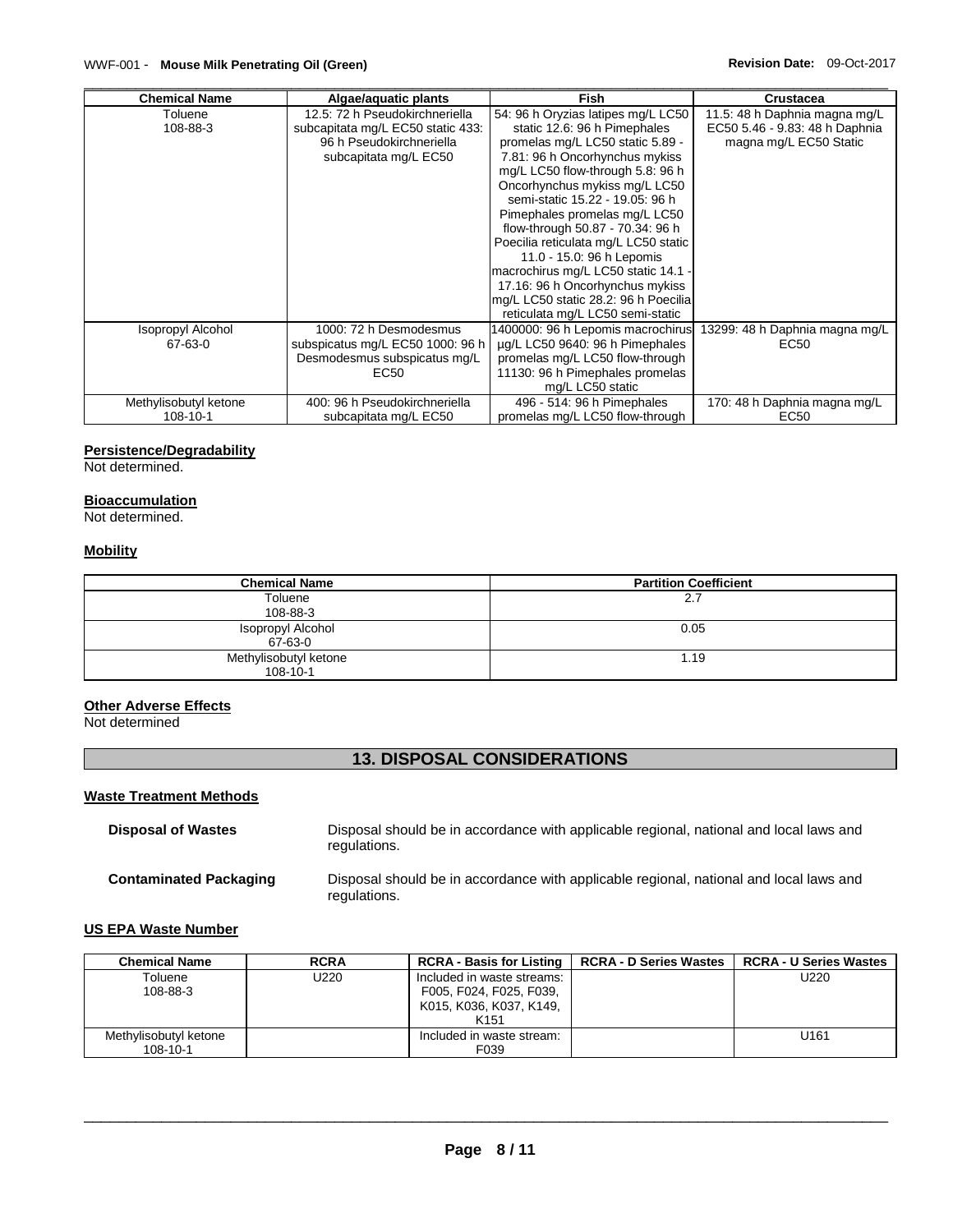| <b>Chemical Name</b> | <b>RCRA - Halogenated</b><br><b>Organic Compounds</b> | <b>RCRA - P Series Wastes</b> | <b>RCRA - F Series Wastes</b>                                                                                                                                                                                                                                                                                                                                                                                          | <b>RCRA - K Series Wastes</b> |
|----------------------|-------------------------------------------------------|-------------------------------|------------------------------------------------------------------------------------------------------------------------------------------------------------------------------------------------------------------------------------------------------------------------------------------------------------------------------------------------------------------------------------------------------------------------|-------------------------------|
| Toluene<br>108-88-3  |                                                       |                               | Toxic waste<br>waste number F025<br>Waste description:<br>Condensed light ends, spent<br>filters and filter aids, and<br>spent desiccant wastes from<br>the production of certain<br>chlorinated aliphatic<br>hydrocarbons, by free radical<br>catalyzed processes. These<br>chlorinated aliphatic<br>hydrocarbons are those<br>having carbon chain lengths<br>ranging from one to and<br>including five, with varying |                               |
|                      |                                                       |                               | amounts and positions of<br>chlorine substitution.                                                                                                                                                                                                                                                                                                                                                                     |                               |

### **California Hazardous Waste Status**

| <b>Chemical Name</b> | California Hazardous Waste Status |
|----------------------|-----------------------------------|
| Toluene              | Toxic                             |
| 108-88-3             | lanitable                         |
| Isopropyl Alcohol    | Toxic                             |
| 67-63-0              | lanitable                         |

### **14. TRANSPORT INFORMATION**

| <b>Note</b>                                                                                                  | Please see current shipping paper for most up to date shipping information, including<br>exemptions and special circumstances. |
|--------------------------------------------------------------------------------------------------------------|--------------------------------------------------------------------------------------------------------------------------------|
| <b>DOT</b><br><b>UN/ID No</b><br><b>Proper Shipping Name</b><br><b>Hazard Class</b><br><b>Packing Group</b>  | UN1993<br>Flammable liquids, n.o.s. (Toluene, Isopropyl Alcohol)<br>3<br>$\mathsf{II}$                                         |
| <b>IATA</b><br><b>UN/ID No</b><br><b>Proper Shipping Name</b><br><b>Hazard Class</b><br><b>Packing Group</b> | UN1993<br>Flammable liquids, n.o.s. (Toluene, Isopropyl Alcohol)<br>3<br>$\mathsf{II}$                                         |
| <b>IMDG</b><br><b>UN/ID No</b><br><b>Proper Shipping Name</b><br><b>Hazard Class</b><br><b>Packing Group</b> | UN1993<br>Flammable liquids, n.o.s. (Toluene, Isopropyl Alcohol)<br>3<br>Ш                                                     |
| <b>UN/ID No</b><br><b>Proper Shipping Name</b><br><b>Hazard Class</b><br><b>Packing Group</b>                | UN1993<br>Flammable liquids, n.o.s. (Toluene, Isopropyl Alcohol)<br>3<br>$\mathsf{II}$                                         |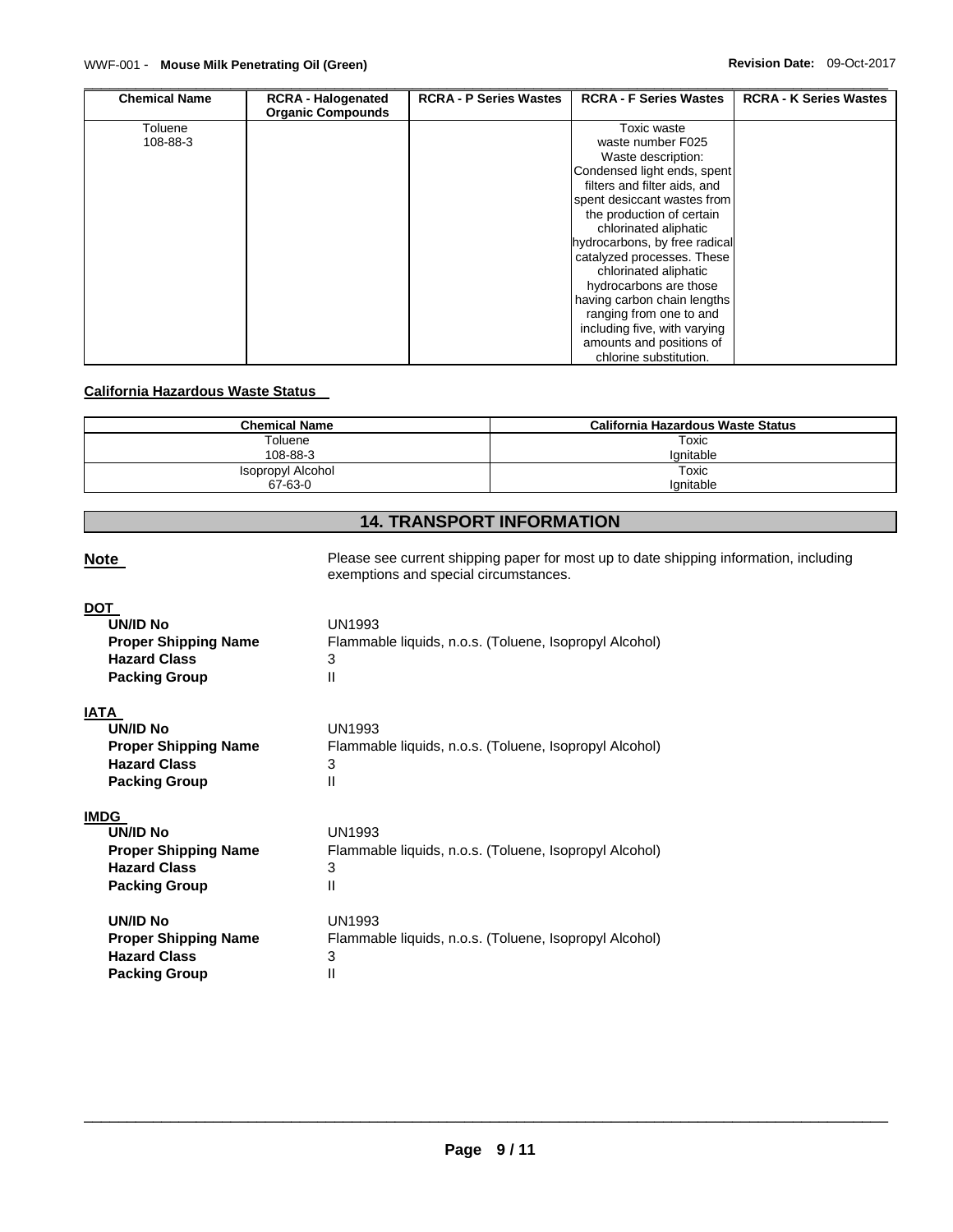### \_\_\_\_\_\_\_\_\_\_\_\_\_\_\_\_\_\_\_\_\_\_\_\_\_\_\_\_\_\_\_\_\_\_\_\_\_\_\_\_\_\_\_\_\_\_\_\_\_\_\_\_\_\_\_\_\_\_\_\_\_\_\_\_\_\_\_\_\_\_\_\_\_\_\_\_\_\_\_\_\_\_\_\_\_\_\_\_\_\_\_\_\_ **15. REGULATORY INFORMATION**

#### **International Inventories**

| <b>Chemical Name</b>                                    | TSCA | <b>DSL/NDSL EINECS/E</b> | LINCS | <b>ENCS</b> | <b>IECSC</b> | <b>KECL</b> | <b>PICCS</b> | <b>AICS</b> |
|---------------------------------------------------------|------|--------------------------|-------|-------------|--------------|-------------|--------------|-------------|
| Petroleum distillates,<br>hydrotreated light naphthenic |      |                          |       |             |              | Present     |              |             |
| Toluene                                                 |      |                          |       | Present     |              | Present     |              |             |
| Isopropyl Alcohol                                       |      |                          |       | Present     |              | Present     |              |             |
| Methylisobutyl ketone                                   |      |                          |       | Present     |              | Present     | Χ            |             |

**Legend:** 

*TSCA - United States Toxic Substances Control Act Section 8(b) Inventory* 

*DSL/NDSL - Canadian Domestic Substances List/Non-Domestic Substances List* 

*EINECS/ELINCS - European Inventory of Existing Chemical Substances/European List of Notified Chemical Substances* 

*ENCS - Japan Existing and New Chemical Substances* 

*IECSC - China Inventory of Existing Chemical Substances* 

*KECL - Korean Existing and Evaluated Chemical Substances* 

*PICCS - Philippines Inventory of Chemicals and Chemical Substances* 

*AICS - Australian Inventory of Chemical Substances* 

#### **US Federal Regulations**

#### **CERCLA**

| <b>Chemical Name</b>  | <b>Hazardous Substances RQs</b> | <b>CERCLA/SARA RQ</b> | <b>Reportable Quantity (RQ)</b>  |
|-----------------------|---------------------------------|-----------------------|----------------------------------|
| Toluene               | 1000 lb 1 lb                    |                       | RQ 1000 lb final RQ              |
| 108-88-3              |                                 |                       | RQ 454 kg final RQ RQ 1 lb final |
|                       |                                 |                       | RQ                               |
|                       |                                 |                       | RQ 0.454 kg final RQ             |
| Methylisobutyl ketone | 5000 lb                         |                       | RQ 5000 lb final RQ              |
| $108 - 10 - 1$        |                                 |                       | RQ 2270 kg final RQ              |

### **SARA 313**

| <b>Chemical Name</b>             | CAS No.  | Weight-% | <b>SARA 313 - Threshold</b><br>Values % |
|----------------------------------|----------|----------|-----------------------------------------|
| Toluene - 108-88-3               | 108-88-3 | 39       |                                         |
| Isopropyl Alcohol - 67-63-0      | 67-63-0  |          |                                         |
| Methylisobutyl ketone - 108-10-1 | 108-10-1 |          |                                         |

#### **CWA (Clean Water Act)**

| <b>Chemical Name</b> | <b>CWA - Reportable</b><br>Quantities | $CWA -$ | <b>CWA - Hazardous</b><br><b>Substances</b> |
|----------------------|---------------------------------------|---------|---------------------------------------------|
| <sup>-</sup> oluene  | 1000 lb                               |         |                                             |

#### **US State Regulations**

### **California Proposition 65**

This product contains the following Proposition 65 chemicals.

| <b>Chemical Name</b>             | <b>California Proposition 65</b> |
|----------------------------------|----------------------------------|
| Toluene - 108-88-3               | Developmental                    |
| Methylisobutyl ketone - 108-10-1 | Carcinogen<br>Developmental      |